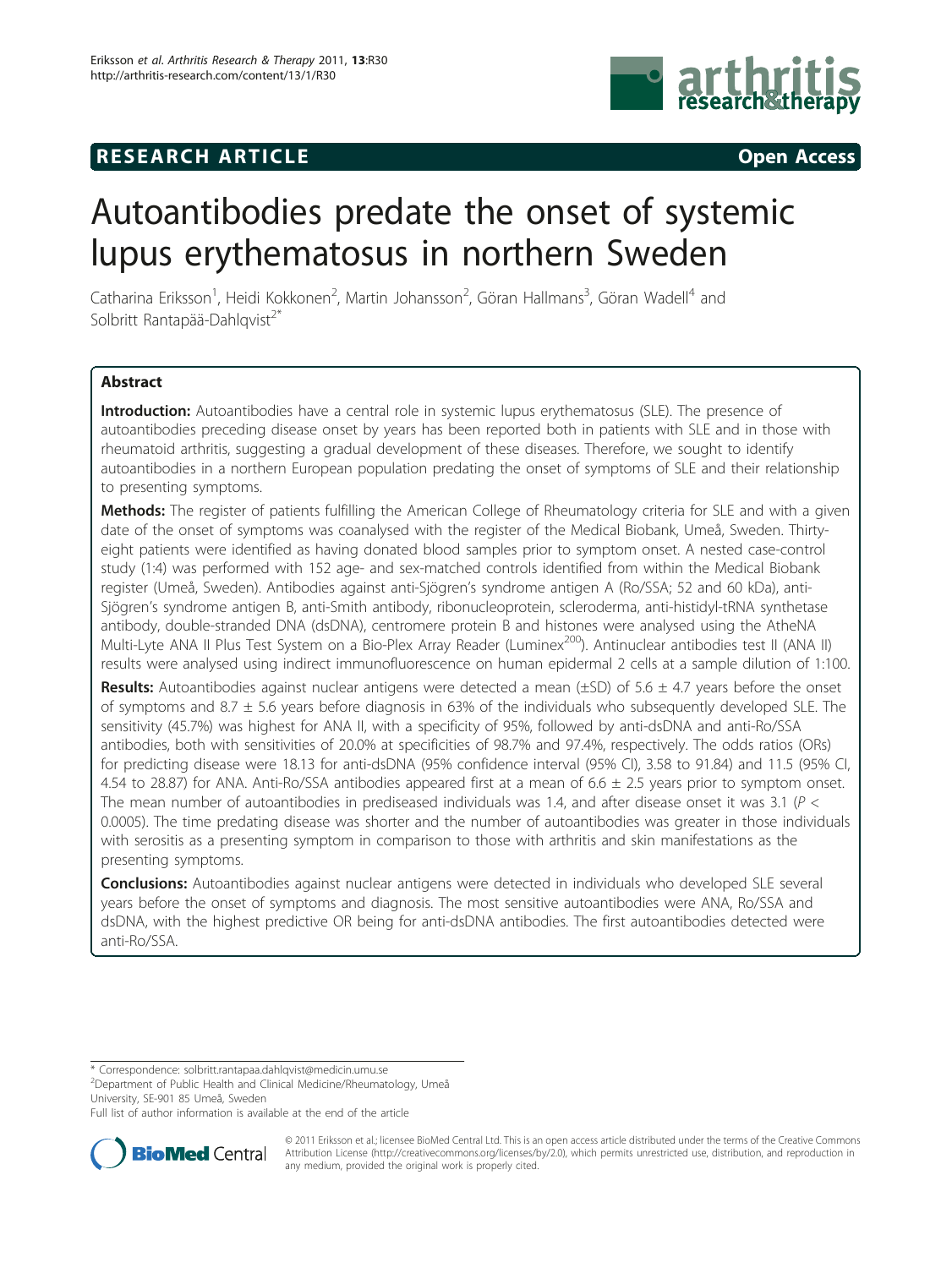## Introduction

Systemic lupus erythematosus (SLE) is a heterogeneous disease with diverse clinical manifestations and variable severity in individual patients and between different patient populations [[1,2\]](#page-6-0). A typical pathophysiological sign in SLE patients is the production of autoantibodies directed against nuclear antigens, which precede the development of clinical manifestations [[3](#page-6-0),[4\]](#page-6-0). In particular, antibodies against double-stranded DNA (antidsDNA) have been shown to increase just prior to a diagnosis of SLE [[5\]](#page-6-0). Individuals who develop SLE have also been found to gradually fulfill the clinical classification criteria that are preceded by the appearance of associated autoantibodies before diagnosis [[6\]](#page-6-0). Furthermore, in patients defined as having undifferentiated connective tissue disease, a diagnosis of SLE was predicted in a 5-year follow-up study on the basis of the presence of anti-dsDNA antibodies [\[7](#page-6-0)].

There are several autoimmune diseases that are recognised by exhibiting a long preclinical phase during which susceptible individuals who later develop disease can be identified by the presence of autoantibodies [[8-](#page-6-0)[11\]](#page-7-0). The development of a rheumatic disease in asymptomatic mothers expressing anti-Sjögren's syndrome antigen A (Ro/SSA) and/or anti-Sjögren's syndrome antigen B (La/SSB) antibodies, and identified by the birth of a child with a congenital heart block, was found to be relatively common at 48% [[12\]](#page-7-0). In another study, the detection of anti-La/SSB antibodies predated clinical evidence of Sjögren's syndrome by months and in some cases by years [\[13\]](#page-7-0). Furthermore, in an animal model of SLE, mice immunized with human Ro/SSA developed autoimmunity not only towards this molecule but also towards other immunologically similar molecules in a process equivalent to epitope spreading [[14](#page-7-0)].

The presence of antinuclear antibodies (ANAs) was shown to predate the development of SLE in a small study conducted in Finland [[15\]](#page-7-0). In the study by Arbuckle et al. [[3\]](#page-6-0), the frequency of producing at least one SLE-related autoantibody years before diagnosis was high at 88%. ANAs were present in 78% of the cases, anti-dsDNA antibodies were present in 55% and anti-Ro/SSA antibodies were present in 47%. Furthermore, the appearance of these antibodies appeared to follow a predictable course [[3](#page-6-0)]. Anticardiolipin antibodies have been found to precede both the diagnosis of SLE and the development of clinical manifestations of thrombosis by a number of years [\[16](#page-7-0)].

The aim of this study was to analyse, using multiplex technology, the autoantibodies predating the onset of symptoms of SLE in individuals in a patient population in northern Europe and to relate these autoantibodies to the first recorded symptom of disease.

## Materials and methods Patients and controls

The register of patients with SLE attending the Department of Rheumatology, University Hospital, Umeå, Sweden, with a known date of the onset of symptoms was coanalysed with the registers of the Medical Biobank (Umeå, Sweden) and of the maternity cohort (that is, the record of samples obtained for rubella screening of pregnant women) from northern Sweden. All SLE patients had been evaluated clinically. A total of 38 patients (3 male and 35 female, of whom 37 fulfilled four and one fulfilled only three of the American College of Rheumatology (ACR) criteria for SLE [[17](#page-7-0),[18](#page-7-0)]) were identified as having donated blood before the onset of any symptoms of disease. One of the patients also fulfilled the criteria for mixed connective tissue disease [[19\]](#page-7-0). Nineteen of the patients were identified from the Medical Biobank (on the basis of plasma withdrawal), and the other 19 were identified from among the maternity cohort collection (on the basis of sera withdrawal). All individuals in the county of Västerbotten are continuously invited to donate blood samples to the Medical Biobank, the plasma from which is stored at -80°C in a biorepository, and blood samples are drawn from all pregnant women with the sera stored at -20°C. Full details of the conditions for recruitment and the collection and storage of blood samples have been described previously [\[10\]](#page-7-0).

A nested 1:4 case-control study was undertaken with the 38 identified individuals, referred to hereinafter as "presymptomatic" individuals, and randomly selected controls ( $n = 152$ ) from the same population-based cohorts matched for sex, age and date of blood sampling as well as area of residence. The mean age at the time blood sampling of the individuals who subsequently developed SLE was 36.9 years (age range, 16.8 to 60.2 years) and that of the matched controls was 36.7 years (age range, 17.8 to 62.3 years). The patients' ages at the time of sampling, the time predating the onset of symptoms and diagnosis and the time after sampling until the onset of symptoms are presented in Table [1](#page-2-0) for both the Medical Biobank (stratified by sex) and maternity cohorts.

Samples from three prepatients and six controls, all from the maternity cohort, were no longer available; that is, insufficient sera were available for analysis. The frequencies of nonsmokers, ex-smokers and current smokers among the presymptomatic patients were 47.2%, 26.3% and 26.3%, respectively. The equivalent data are not available for the controls.

The study was approved by the Regional Ethics Committee of the University Hospital in Umeå, and all participants gave their written informed consent.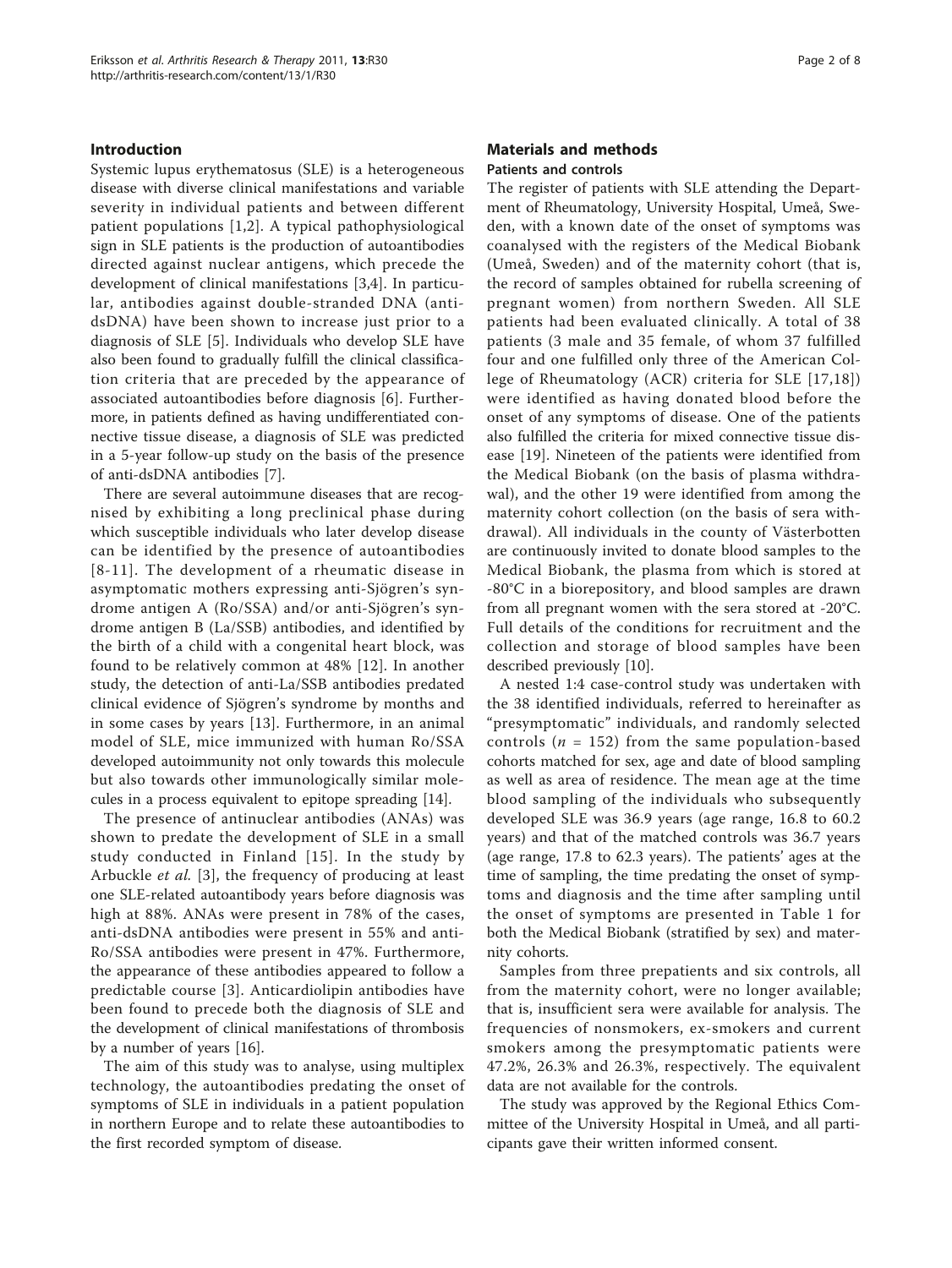|                                                   | <b>Medical Biobank</b> |                   |                               |
|---------------------------------------------------|------------------------|-------------------|-------------------------------|
| <b>Patient characteristics</b>                    | Females $(n = 16)$     | Males $(n = 3)$   | Maternity cohort ( $n = 19$ ) |
| Median age at sampling                            | 50.1 (40.2, 52.3)      | 50.2 (49.2, 60.1) | 24.7 (21.7, 29.0)             |
| Median age at symptom onset                       | 52.0 (46.8, 61.2)      | 52.3 (51.0, 62.1) | 31.7 (26.5,39.1)              |
| Median age at diagnosis                           | 53.5 (48.0, 62.7)      | 52.8 (51.1, 63.1) | 37.8 (30.2, 43.1)             |
| Predating time between sampling and symptom onset | 5.28 (1.44, 7.88)      | 2.03 (1.74, 2.06) | $6.74$ $(3.0, 9.24)$          |

<span id="page-2-0"></span>Table 1 Age at sampling, at onset of symptoms and disease onset and predating time presented as median values (Q1, Q3)

## Analysis of autoantibodies

Autoantibodies against Ro/SSA (52 and 60 kDa), La/ SSB, dsDNA, ribonucleoprotein (RNP), Smith (Sm), histidyl-tRNA synthetase (Jo-1), scleroderma (Scl-70), centromere protein B and histones in plasma from 19 presymptomatic individuals and matched controls ( $n =$ 76) (Medical Biobank), in sera from 16 presymptomatic individuals and matched controls ( $n = 76$ ) (maternity cohort) and in sera from SLE patients  $(n = 38)$  were collected during the disease. All autoantibodies were detected using the multiplex AtheNA Multi-Lyte ANA II Plus Test (Zeuss Scientific, Raritan, NJ, USA) and analysed on a Bio-Plex Array Reader (Luminex<sup>200</sup> Labmap™ system; Luminex Corp., Austin, TX, USA). The cutoff level for a positive value for each autoantibody recommended by the manufacturer was used, that is, 120 AU/ml for all analytes. Analyses of ANAs were performed by indirect immunofluorescence on human epidermal cell 2 (HEp-2 cells) slides (Immunoconcept, Sacramento, CA, USA) using 1:100 diluted samples. Analyses of the autoantibodies (ANAs, anti-dsDNA, anti-Ro/SSA, anti-La/SSB, anti-Sm, anti-RNP, anti-Jo-1, anti-Scl-70, anti-centromere protein B and antihistone) in the sera of the patients at diagnosis were also undertaken by the routine clinical immunology laboratory at the University Hospital. ANAs were analysed by indirect immunofluorescence with HEp-2 cells or rat tissue (in house), anti-dsDNA was analysed on *Crithidia luciliae*coated slides (Immunoconcept) and the other autoantibodies were analysed either by enzyme-linked immunosorbent assay or by immunoblot assay.

## **Statistics**

Statistical calculations were performed using SPSS for Windows version 17.0 software (SPSS, Inc., Chicago, IL, USA). Continuous data were compared by nonparametric analyses with the Wilcoxon signed-rank test for matched pairs (prepatients versus SLE patients) and conditional logistic regression analyses (prepatients versus controls). The relationships between categorical data (positive versus negative) were compared using  $\chi^2$  analysis or Fisher's exact test as appropriate. All P values are two-sided, and  $P \le 0.05$  was considered statistical significant. P values corrected for the number of comparisons made outside the hypothesis are presented as P corrected  $(P_c)$ .

## Results

### Analyses in presymptomatic individuals and controls

Of the 35 presymptomatic individuals whose blood samples were available, 22 (63%) had any detectable autoantibodies in their blood before the onset of symptoms, that is, predating disease by a median of 4.2 years (range, 2.1 to 7.9 years). Ten of these patients expressed one autoantibody, whilst 12 others had two or more autoantibodies (range, from two to seven). The sensitivity was highest for ANAs at 45.7% with a specificity of 95%, followed by anti-dsDNA and anti-Ro/SSA antibodies, both with a sensitivity of 20% but with specificities of 98.7% and 97.4%, respectively (Table [2](#page-3-0)). The sensitivities for the other autoantibodies were between 14.3% and 2.9% at 98% to 100% specificity levels (Table [2\)](#page-3-0). The odds ratio (ORs) for predicting the development of SLE were highest for anti-dsDNA at 18.13 (95% confidence interval (95% CI), 3.58 to 91.84), followed by ANAs at 11.5 (95% CI, 4.54 to 28.87) and anti-Ro/SSA antibodies at 8.94 (95% CI, 2.45 to 32.58). The ORs for the other antibodies were between 9.36 and 4.29, although the number of positive individuals was low, that is, up to five. The likelihood ratio (LR) was highest for anti-dsDNA antibodies at 15.38, followed by ANAs with a LR of 9.14.

The autoantibody type to appear first before the onset of symptoms was anti-Ro/SSA antibody at a mean  $(\pm SD)$ of 6.6 ± 2.5 years. Anti-RNP and antihistones also appeared early at means ( $\pm$ SD) of 5.9  $\pm$  2.5 years and 5.0 ± 1.5 years, respectively, although the number of positive individuals with each antibody was small, that is, four and five, respectively. The autoantibodies first detectable closest to disease onset were anti-centromere protein B at 0.2 years, anti-Sm at 0.7 years and anti-Scl-70 at a mean  $(\pm SD)$  of 1.4  $\pm$  0.6 years (Table [3](#page-3-0)). The number of individuals expressing autoantibodies increased the closer they got to the onset of symptoms, that is, 12 (63%) of 19 individuals had autoantibodies present <5 years before disease onset compared with 8 (50%) of 16 individuals who had autoantibodies present ≥5 years before disease onset. The number of autoantibodies per individual also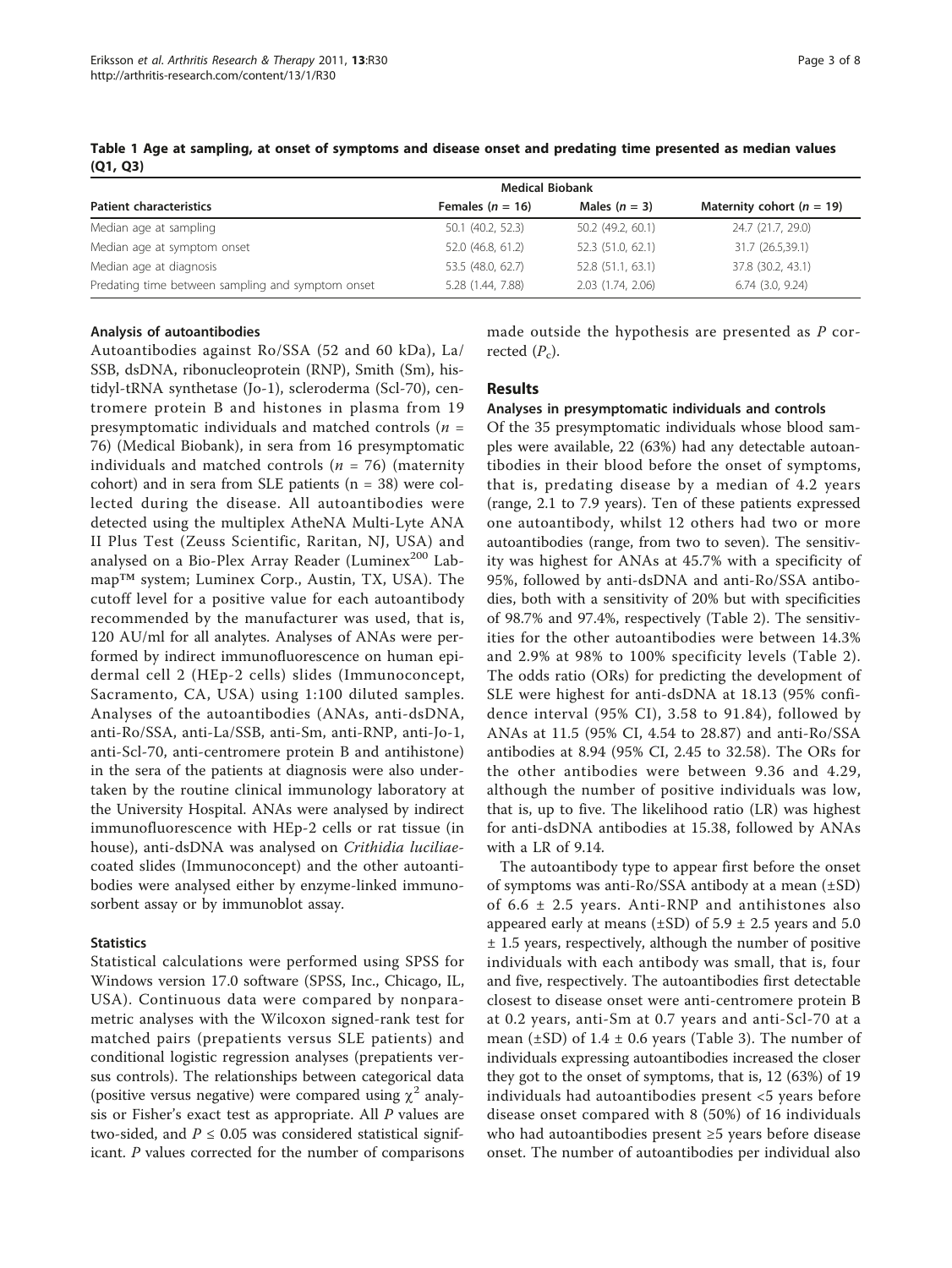|                       | Presymptomatic individuals |                     |                 |           |                |                      |           |
|-----------------------|----------------------------|---------------------|-----------------|-----------|----------------|----------------------|-----------|
| <b>Autoantibodies</b> | Sensitivity, n (%)         | Specificity $n$ (%) | Controls, n (%) | <b>OR</b> | 95% CI         | P value <sup>b</sup> | <b>LR</b> |
| <b>ANA</b>            | 16 (45.7)***               | 95.0                | 10(6.7)         | 11.5      | 4.54 to 28.87  | < 0.0001             | 9.14      |
| dsDNA                 | $7(20.0)$ ***              | 98.7                | 2(1.4)          | 18.13     | 3.58 to 91.84  | < 0.0001             | 15.38     |
| Ro/SSA                | $7(20.0)$ ***              | 97.4                | 4(2.7)          | 8.94      | 2.45 to 32.58  | < 0.0001             | 5.56      |
| Histone               | $5(14.3)$ **               | 98.0                | 3(2.0)          | 8.06      | 1.83 to 35.54  | < 0.001              | 7.15      |
| <b>RNP</b>            | $4(11.4)$ **               | 98.7                | 2(1.4)          | 9.36      | 1.64 to 53.36  | < 0.01               | 8.77      |
| La/SSB                | $3(8.6)$ **                | 100                 | 0               |           |                |                      |           |
| $Jo-1$                | $3(8.6)^{*}$               | 98.7                | 2(1.4)          | 6.80      | 1.09 to 42.36  | < 0.05               | 6.62      |
| $Scl-70$              | 2(5.7)                     | 99.3                | 1(0.7)          | 8.85      | 0.78 to 100.51 | ns                   | 8.0       |
| Sm                    | 1(2.9)                     | 100                 | 0               |           |                |                      |           |
| Centromere protein B  | (2.9)                      | 98.7                | 1(0.7)          | 4.29      | 0.26 to 70.39  | ns                   | 1.54      |

<span id="page-3-0"></span>Table 2 Sensitivity and specificity of autoantibodies before onset of disease symptoms in individuals who later developed SLE<sup>a</sup>

 $^3$ 95% Cl, 95% confidence interval;  $^{\rm b}P$  values were determined by using  $\chi^2$  test or Fisher's exact test as appropriate. .  $^*$  = p < 0.05,  $^{**}$ = p < 0.01,  $^{***}$ = p < 0.001 ANA, antinuclear antibody; dsDNA, double-stranded DNA; Jo-1, anti-histidyl-tRNA synthetase antibody; La/SSB, anti-Sjögren's syndrome antigen B; LR, positive likelihood value; ns, not significant; OR, odds ratio; RNP, ribonucleoprotein; Ro/SSA, anti-Sjögren's syndrome antigen A; Scl-70, scleroderma 70; Sm, Smith.

increased the closer the individual got to the onset of symptoms, particularly during the last 3 years before disease onset; however, this change did not reach statistical significance. The accumulated number of individuals who were positive for each antibody before any symptoms of disease and after disease onset is illustrated in Figure [1.](#page-4-0) In the maternity cohort, 37.5% had autoantibodies predating disease, compared with 94% in females and 100% in males from the Medical Biobank cohort.

The number of positive autoantibodies increased with age at the time of blood sampling ( $P = 0.001$ , Pc < 0.01). Those individuals who had autoantibodies predating disease onset were older both at the time of blood sampling and at the onset of symptoms (42.8 versus 28.3 years and 49.3 versus 36.0 years;  $P = 0.002$ ,  $Pc <$ 0.05, and  $P = 0.005$ ,  $Pc < 0.05$ , respectively). The interval between blood sampling and the onset of clinical symptoms was shorter than it was for those who had no autoantibodies in their presymptom sample; however, this finding was not statistically significantly different (mean 5.2 years versus 6.3 years before symptom onset).

## Analyses in presymptomatic individuals and at diagnosis of SLE

The mean number of autoantibodies present in predisease individuals was 1.4 and increased after disease onset to 3.1 ( $P < 0.0005$ ). In the autoantibody positive presymptomatic individuals ( $n = 22$ ), the mean number of autoantibodies was 2.2 before and 3.3 after a diagnosis of SLE (P  $< 0.016$ ,  $Pc < 0.1$ ), whilst among the antibody-negative prepatients ( $n = 13$ ), the mean number of autoantibodies after diagnosis was 2.8 (P < 0.002, Pc < 0.05).

The autoantibodies present in relation to symptoms at the onset of disease are presented in Table [4.](#page-4-0) The patients with serositis ( $n = 6$ ; four females and two of three males) at the onset of symptoms had higher frequencies of autoantibodies than did those with arthritis  $(n = 20;$  one of three males) and skin manifestations

| Antibody                | results | Number of positive test Interval between positive test and onset of<br>symptoms, mean (SD) | Interval between positive test and<br>diagnosis, mean (SD) |
|-------------------------|---------|--------------------------------------------------------------------------------------------|------------------------------------------------------------|
| Ro/SSA                  |         | 6.6(2.5)                                                                                   | 8.1(2.3)                                                   |
| <b>RNP</b>              | 4       | 5.9(2.5)                                                                                   | 7.5(2.5)                                                   |
| Histones                |         | 5.0(1.5)                                                                                   | 6.5(1.9)                                                   |
| <b>ANA</b>              | 16      | 4.1 $(0.8)$                                                                                | 7.5(1.2)                                                   |
| La/SSB                  | 3       | 4.0(1.0)                                                                                   | 7.0(0.6)                                                   |
| dsDNA                   |         | 3.6(1.2)                                                                                   | 6.6(2.0)                                                   |
| $Jo-1$                  | 3       | 2.4(1.1)                                                                                   | 3.1(1.1)                                                   |
| $ScI-70$                |         | 1.4(0.6)                                                                                   | 2.1(0.9)                                                   |
| Sm                      |         | 0.7                                                                                        | 1.1                                                        |
| Centromere<br>protein B |         | 0.2                                                                                        | 6.6                                                        |

ANA, antinuclear antibody; <sup>a</sup>Ro/SSA, anti-Sjögren's syndrome antigen A; dsDNA, double-stranded DNA; Jo-1, anti-histidyl-tRNA synthetase antibody; La/SSB, anti-Sjögren's syndrome antigen B; RNP, ribonucleoprotein; Scl-70, scleroderma 70; SD, standard deviation; Sm, Smith.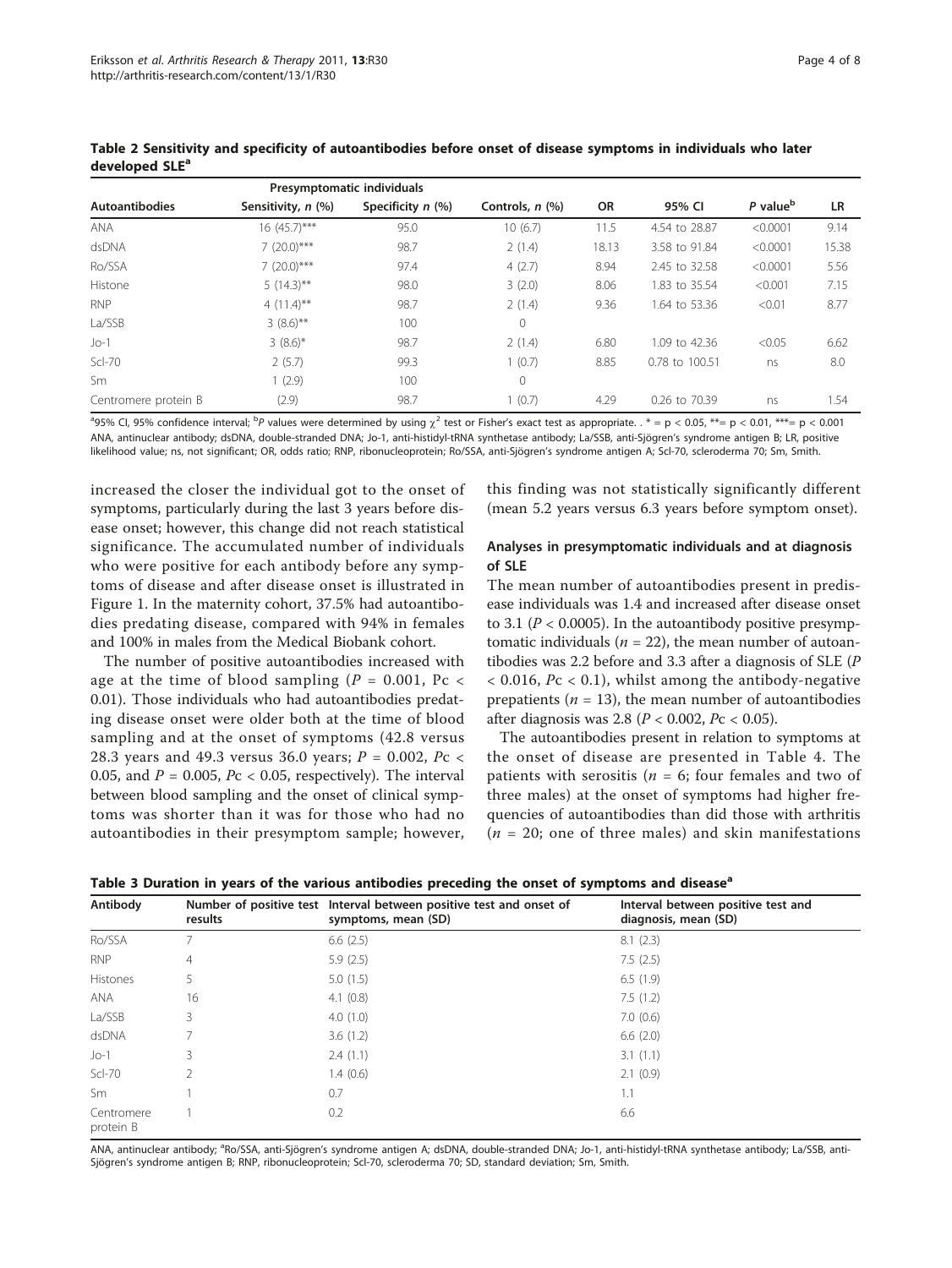<span id="page-4-0"></span>

 $(n = 11;$  one male), with the mean number of autoantibodies among these patients being 2.5, 1.7 and 0.9, respectively. However, the time interval predating disease was shorter for those with primary symptoms such as serositis (median, 1.9 years) in comparison with those with arthritis (6.7 years) and skin manifestations (4.2 years). In one individual, the symptom preceding the onset of disease was nephritis without any autoantibodies detectable when analysed 3.7 years before disease onset, although at onset the patient was ANA- and antidsDNA-antibody-positive. There was no association between smoking and autoantibody formation in either the number of autoantibody-positive individuals or the number of autoantibodies present.

|  |  |  | Table 4 Autoantibodies predating onset of SLE and presenting symptoms at disease onset <sup>a</sup> |
|--|--|--|-----------------------------------------------------------------------------------------------------|
|--|--|--|-----------------------------------------------------------------------------------------------------|

| Antibody                             | <b>Arthritis</b><br>$(n = 19)$ | Skin manifestation<br>$(n = 11)$ | <b>Serositis</b><br>$(n = 6)$ | Haematologic disorder<br>$(n = 2)$ | Neurologic disorder<br>$(n = 1)$ | Renal disorder<br>$(n = 1)$ |
|--------------------------------------|--------------------------------|----------------------------------|-------------------------------|------------------------------------|----------------------------------|-----------------------------|
| ANA                                  |                                |                                  |                               |                                    |                                  |                             |
| dsDNA                                |                                |                                  |                               |                                    |                                  |                             |
| Ro/SSA                               |                                |                                  |                               |                                    |                                  |                             |
| Histone                              |                                |                                  |                               |                                    |                                  |                             |
| <b>RNP</b>                           |                                |                                  |                               |                                    |                                  |                             |
| La/SSB                               |                                |                                  |                               |                                    |                                  |                             |
| $Jo-1$                               |                                |                                  |                               |                                    |                                  |                             |
| $Scl-70$                             |                                |                                  |                               |                                    |                                  |                             |
| Sm                                   |                                |                                  |                               |                                    |                                  |                             |
| Mean number of<br>antibodies/patient | 1.6                            | 0.9                              | 2.5                           |                                    |                                  |                             |
| No antibody                          |                                |                                  |                               |                                    |                                  |                             |

a ANA, antinuclear antibody; dsDNA, double-stranded DNA; Jo-1, anti-histidyl-tRNA synthetase antibody; La/SSB, anti-Sjögren's syndrome antigen B; RNP, ribonucleoprotein; Ro/SSA, anti-Sjögren's syndrome antigen A; Scl-70, scleroderma 70; Sm, Smith.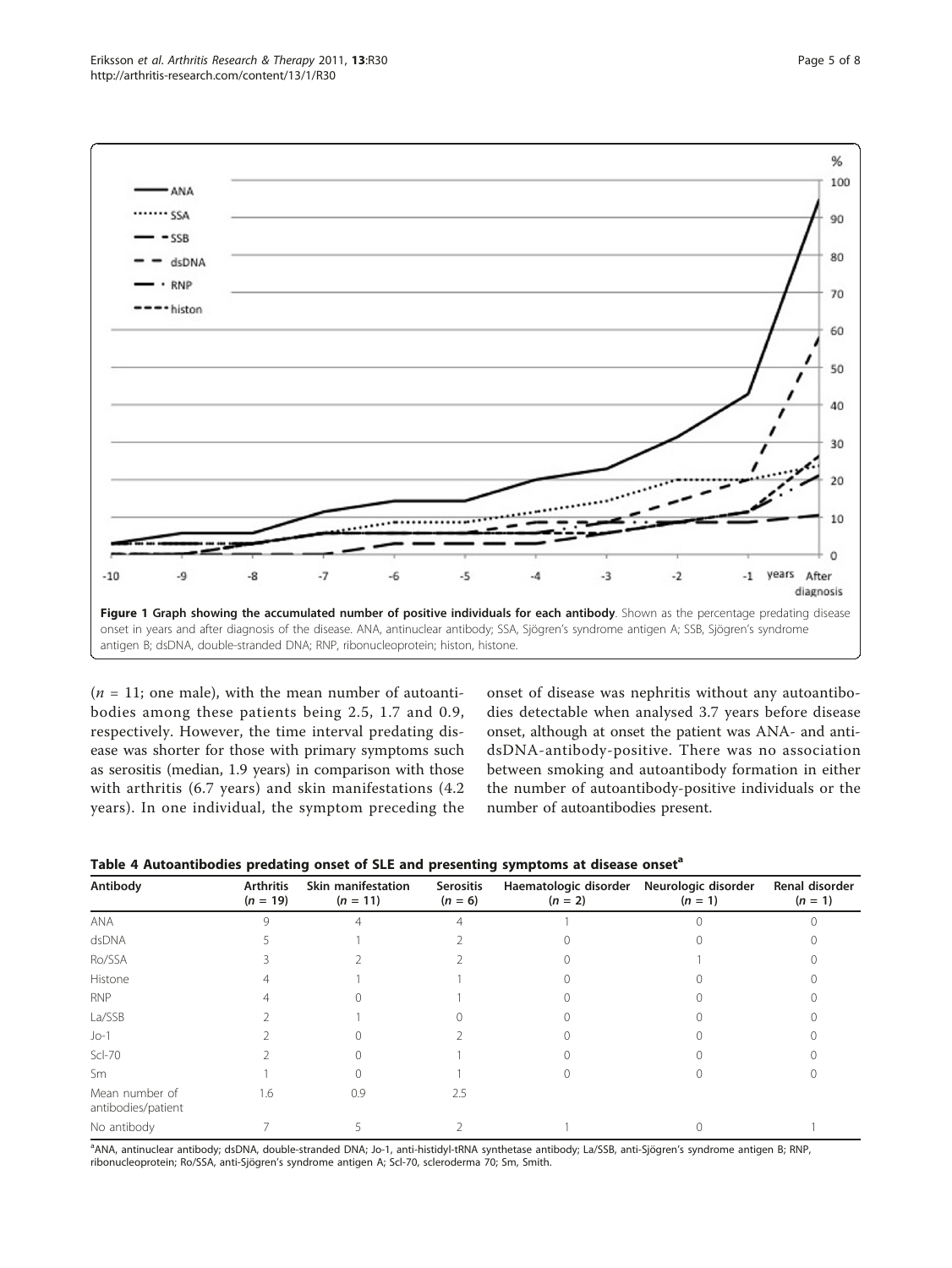In samples analysed after disease onset but during development of the disease, the concentrations of six of the autoantibodies that were positive in presymptomatic patients, namely, the autoantibodies anti-Jo-1 ( $n = 3$ ), anti-Scl-70 ( $n = 2$ ), anti-RNP ( $n = 2$ ), antihistone ( $n =$ 2), anti-Ro/SSA ( $n = 1$ ) and anti-centromere protein B  $(n = 1)$ , decreased to below the cutoff values on the basis of either the multiplex detection kit or routine laboratory protocols.

## **Discussion**

In this study, we have shown that autoantibody seropositivity preceded the onset of SLE, as defined by ACR criteria, by years. In those individuals who subsequently developed SLE, the number of autoantibodies increased gradually. This could suggest a gradual pathogenic process over a long period. Our results are consistent with data reported in other prospective studies of asymptomatic individuals who later developed SLE [[3\]](#page-6-0), rheumatoid arthritis (RA) [[10,11](#page-7-0)] or other autoimmune diseases [[9](#page-6-0)]. ANAs were in line with the results presented by Arbuckle et al. [\[3](#page-6-0)] in that the most prevalent autoantibodies were found in individuals before the onset of symptoms. However, the frequency of the different autoantibodies predating SLE was lower in our study than the frequencies reported by others [\[3](#page-6-0)[,20](#page-7-0)]. This could be explained by the longer time predating the onset of disease relative to the lower number of samples.

Furthermore, one must consider the ethnic background of the different patient cohorts. All of the individuals included in the present study were from northern Sweden, whilst in the two other studies cited [[3](#page-6-0),[20](#page-7-0)], 62% were black in both studies, with only 29% and 26%, respectively, being of European background. Antiextractable nuclear antigen (anti-ENA) antibodies have been found to be more common in Afro-Caribbean and African-American populations than in Caucasians [[21-23\]](#page-7-0). Conversely, the importance of ethnic differences in relation to autoantibodies was not confirmed in another study [\[24](#page-7-0)].

Another possible explanation for the lower frequency of detectable autoantibodies in the individuals studied here is that one-half of the samples were sera from pregnant women, in whom the frequency of autoantibodies is known to generally be lower. Also, these donors were younger at the time of blood sampling, and consequently the time interval before disease onset for most of the individuals was longer. The samples from the maternity cohort were taken early in pregnancy, which can be of importance when considering that these presymptomatic individuals had a lower prevalence of autoantibodies than the remainder of the patients and also that pregnancy is, partially at least, an immunosuppressive state. These individuals were also younger at the

time of the collection of blood samples, when the symptoms started and when the diagnosis of SLE was confirmed. Their samples had also been stored frozen for a longer time, which should be considered as a factor that could interfere with the analyses. After the diagnosis was established, these patients had marginally fewer autoantibodies than the other patients, although not significantly so. It has long been suggested that autoantibody formation increases with age [\[25](#page-7-0),[26](#page-7-0)] as was found in the present study.

In line with the other studies [[3,](#page-6-0)[20](#page-7-0)], anti-Ro/SSA antibodies were the first to be detected and preceded the onset of SLE by several years, whilst anti-Sm and anti-centromere protein B antibodies appeared closer to the onset of clinical symptoms. Also, as described by Arbuckle et al. [[3\]](#page-6-0), anti-dsDNA antibodies appeared at an intermediate time point. Our results differ from those of Arbuckle et al. in the way that ANAs appeared at an intermediate point relative to the onset of clinical symptoms and that anti-La/SSB antibodies appeared closer to the onset of symptoms. This finding is consistent with the hypothesis of a progression due to epitope spreading as previously described both in animal models and in SLE patients [[27](#page-7-0)-[29](#page-7-0)].

The individuals who had serositis as the first symptom had more autoantibodies and a shorter time interval between the positive blood sample and disease onset than other onset symptoms, suggesting that a more serious manifestation in the beginning of the disease is associated with faster disease development and more pronounced epitope spreading. However, we were unable to show a significant increase in the number of autoantibodies preceding symptom or disease onset, but after the onset of disease the number of antibodies increased significantly.

The OR for predicting SLE was highest for antidsDNA antibodies, followed by ANAs and the other autoantibodies with lower ORs, but all were within the 95% CI for the OR of anti-dsDNA antibodies. The number of individuals positive for most of the other antibodies was small: between two and five.

In this study, 6.7% of the population based controls were positive for ANAs at a preset specificity of 95%. However, ANA positivity alone in healthy individuals was not regarded as a good predictor of developing connective tissue disease [[30](#page-7-0),[31\]](#page-7-0). Two controls were positive for anti-Jo-1 antibodies and one was positive for anti-Scl-70 antibodies, which are rare autoantibodies. However, because of the limited amounts of sera and plasma available from the Medical Biobank, we were not able to undertake any confirmatory analyses for anti-ENA or anti-dsDNA antibodies using alternative techniques, which would have been desirable.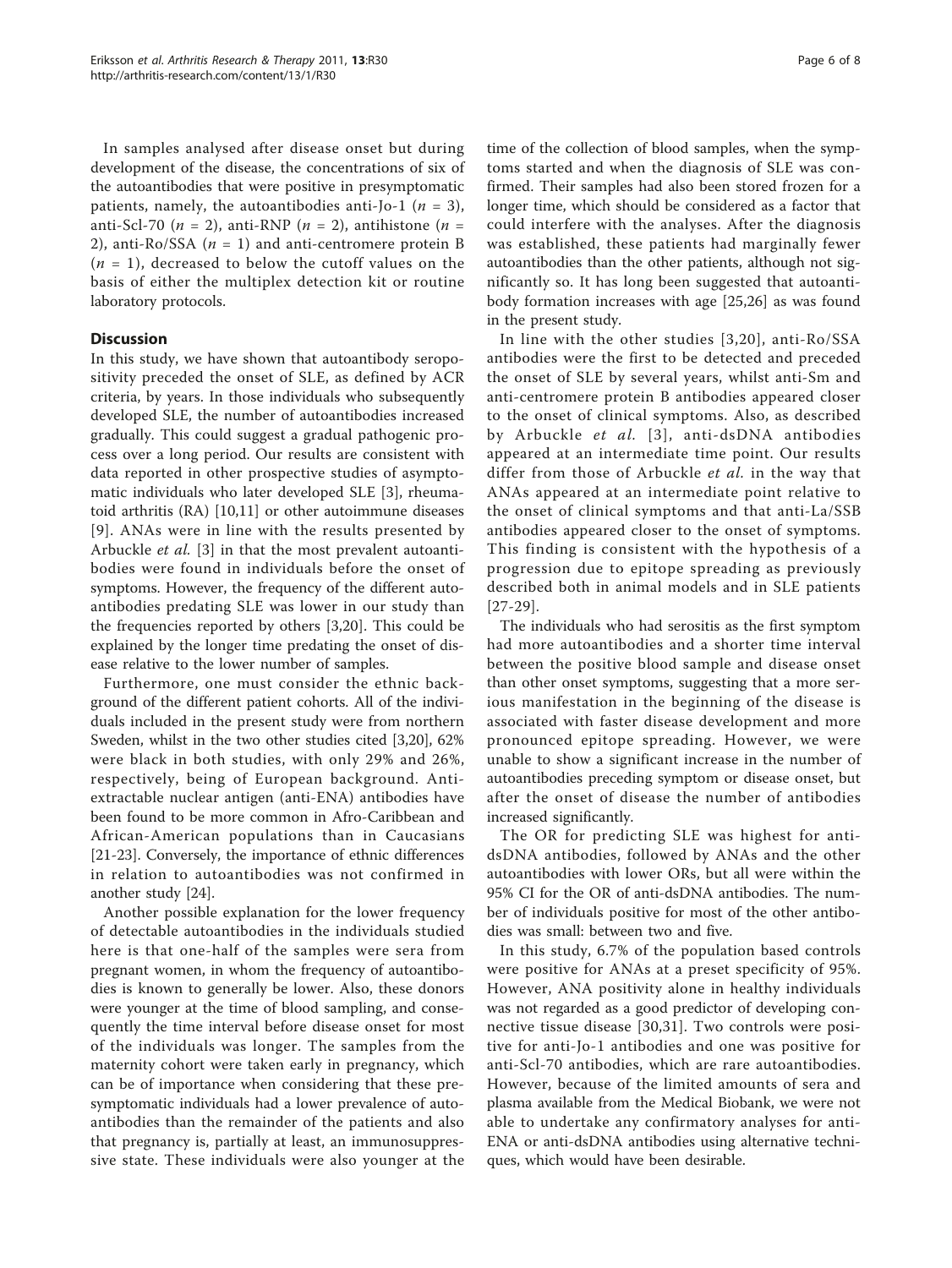<span id="page-6-0"></span>The ENA and chromatin antigens are a part of all autoantigens present in the cell nuclei visualised by ANA analysis using immunofluorescence. In the nucleus, there are many antigens other than ENA or chromatin that cannot be detected by specific methods today. Comparison between multiple assays for autoantibody detection in SLE has shown variable frequency of, for example, Scl-70, with higher frequencies published using the same assay as we used in this study, suggesting a too low cutoff value, at least for Scl-70 [\[32,33](#page-7-0)].

In this study, we could not find any difference in autoantibody formation between smokers and nonsmokers. A significantly higher risk of dsDNA seropositivity was found in current smokers compared with those who had never smoked in a previous study of SLE patients [[34](#page-7-0)]. Smoking has been suggested as an environmental factor involved in the pathogenic development of autoantibodies to citrullinated proteins and rheumatoid factor in patients with RA [\[35](#page-7-0)].

This study is limited by the availability of stored samples and by not having several samples collected from the same individual before the onset of symptoms. However, these individuals were patients attending one clinic, where they are followed regularly. The controls used in this study were sampled at the same time as the patients, and their samples were collected, stored and analysed in the same way.

We have also used a newly introduced multiplex technique, which is similar to that used by Heinlen et al. [[20\]](#page-7-0), thereby making comparison with the previous publication by Arbuckle et al. [3] more difficult. The multiplex technology is very suitable, since the amount of serum or plasma required is very small relative to the number of analytes it is possible to detect in any given sample. This is of special benefit when analysing stored serum samples from biobanks, where the volumes stored are limited.

## Conclusions

On the basis of this study, we conclude that autoantibodies against nuclear antigens can be detected several years before the onset of symptoms and SLE diagnosis in individuals who subsequently develop SLE. The highest sensitivities were for ANA, Ro/SSA and dsDNA, and anti-dsDNA antibodies had the highest predictive value for SLE. Antibodies against Ro/SSA were the first autoantibodies detected. Individuals who had serositis as the first symptom had more autoantibodies and a shorter time interval between the positive blood sample and disease onset than other onset symptoms, suggesting that more serious disease manifestation in the beginning of the disease is associated with faster disease development and more pronounced epitope spreading.

#### Abbreviations

ACR: American College of Rheumatology; ANA II: antinuclear antibody test II; anti-Sm: anti-Smith antibody; dsDNA: double-stranded DNA; HEp-2: human epidermal cell 2; Jo-1: anti-histidyl-tRNA synthetase antibody; La/SSB: anti-Sjögren's syndrome antigen B; LR: likelihood ratio; OR: odds ratio; RNP: ribonucleoprotein; Ro/SSA: anti-Sjögren's syndrome antigen A; Scl-70: scleroderma 70; SLE: systemic lupus erythematosus.

#### Acknowledgements

This project was supported by funding from VISARE NORR Fund, Umeå Sweden.

#### Author details

1 Department of Clinical Immunology, Umeå University, SE-901 85 Umeå, Sweden. <sup>2</sup>Department of Public Health and Clinical Medicine/Rheumatology, Umeå University, SE-901 85 Umeå, Sweden. <sup>3</sup>Department of Nutritional Research, Umeå University, SE-901 85 Umeå, Sweden. <sup>4</sup>Department of Virology, Umeå University, SE-901 85 Umeå, Sweden.

#### Authors' contributions

CE analysed and interpreted the data and was involved in drafting the manuscript. HK analysed and interpreted the data and was to some extent involved in drafting the manuscript. MJ contributed to the study design and analysed and interpreted the data. GH and GW contributed to the design of the study and were involved with the supply of the blood samples. SRD designed the study, analysed and interpreted the data and was involved in drafting the manuscript. All authors have given their final approval of the version of the manuscript to be published.

#### Competing interests

The authors declare that they have no competing interests.

#### Received: 19 August 2010 Revised: 17 November 2010 Accepted: 22 February 2011 Published: 22 February 2011

#### References

- 1. Arbuckle MR, James JA, Dennis GJ, Rubertone MV, McClain MT, Kim XR, Harley JB: [Rapid clinical progression to diagnosis among African-](http://www.ncbi.nlm.nih.gov/pubmed/12630753?dopt=Abstract)[American men with systemic lupus erythematosus.](http://www.ncbi.nlm.nih.gov/pubmed/12630753?dopt=Abstract) Lupus 2003, 12:99-106.
- 2. Borchers AT, Naguwa SM, Shoenfeld Y, Gershwin ME: [The](http://www.ncbi.nlm.nih.gov/pubmed/20036343?dopt=Abstract) [geoepidemiology of systemic lupus erythematosus.](http://www.ncbi.nlm.nih.gov/pubmed/20036343?dopt=Abstract) Autoimmun Rev 9: A277-A287
- 3. Arbuckle MR, McClain MT, Rubertone MV, Scofield RH, Dennis GJ, James JA, Harley JB: [Development of autoantibodies before the clinical](http://www.ncbi.nlm.nih.gov/pubmed/14561795?dopt=Abstract) [onset of systemic lupus erythematosus.](http://www.ncbi.nlm.nih.gov/pubmed/14561795?dopt=Abstract) N Engl J Med 2003, 349:1526-1533.
- 4. Jacobsen S, Petersen J, Ullman S, Junker P, Voss A, Rasmussen JM, Tarp U, Poulsen LH, van Overeem Hansen G, Skaarup B, Hansen TM, Podenphant J, Halberg P: [A multicentre study of 513 Danish patients with systemic](http://www.ncbi.nlm.nih.gov/pubmed/9890674?dopt=Abstract) [lupus erythematosus. I. Disease manifestations and analyses of clinical](http://www.ncbi.nlm.nih.gov/pubmed/9890674?dopt=Abstract) [subsets.](http://www.ncbi.nlm.nih.gov/pubmed/9890674?dopt=Abstract) Clin Rheumatol 1998, 17:468-477.
- 5. Arbuckle MR, James JA, Kohlhase KF, Rubertone MV, Dennis GJ, Harley JB: [Development of anti-dsDNA autoantibodies prior to clinical diagnosis of](http://www.ncbi.nlm.nih.gov/pubmed/11439169?dopt=Abstract) [systemic lupus erythematosus.](http://www.ncbi.nlm.nih.gov/pubmed/11439169?dopt=Abstract) Scand J Immunol 2001, 54:211-219.
- 6. Heinlen LD, McClain MT, Merrill J, Akbarali YW, Edgerton CC, Harley JB, James JA: [Clinical criteria for systemic lupus erythematosus precede](http://www.ncbi.nlm.nih.gov/pubmed/17599763?dopt=Abstract) [diagnosis, and associated autoantibodies are present before clinical](http://www.ncbi.nlm.nih.gov/pubmed/17599763?dopt=Abstract) [symptoms.](http://www.ncbi.nlm.nih.gov/pubmed/17599763?dopt=Abstract) Arthritis Rheum 2007, 56:2344-2351.
- 7. Danieli MG, Fraticelli P, Salvi A, Gabrielli A, Danieli G: [Undifferentiated](http://www.ncbi.nlm.nih.gov/pubmed/9694051?dopt=Abstract) [connective tissue disease: natural history and evolution into definite](http://www.ncbi.nlm.nih.gov/pubmed/9694051?dopt=Abstract) [CTD assessed in 84 patients initially diagnosed as early UCTD.](http://www.ncbi.nlm.nih.gov/pubmed/9694051?dopt=Abstract) Clin Rheumatol 1998, 17:195-201.
- 8. Batstra MR, Aanstoot HJ, Herbrink P: [Prediction and diagnosis of type 1](http://www.ncbi.nlm.nih.gov/pubmed/11596913?dopt=Abstract) diabetes using β[-cell autoantibodies.](http://www.ncbi.nlm.nih.gov/pubmed/11596913?dopt=Abstract) Clin Lab 2001, 47:497-507.
- 9. LaGasse JM, Brantley MS, Leech NJ, Rowe RE, Monks S, Palmer JP, Nepom GT, McCulloch DK, Hagopian WA: [Successful prospective](http://www.ncbi.nlm.nih.gov/pubmed/11874938?dopt=Abstract) [prediction of type 1 diabetes in schoolchildren through multiple defined](http://www.ncbi.nlm.nih.gov/pubmed/11874938?dopt=Abstract) [autoantibodies: an 8-year follow-up of the Washington State Diabetes](http://www.ncbi.nlm.nih.gov/pubmed/11874938?dopt=Abstract) [Prediction Study.](http://www.ncbi.nlm.nih.gov/pubmed/11874938?dopt=Abstract) Diabetes Care 2002, 25:505-511.